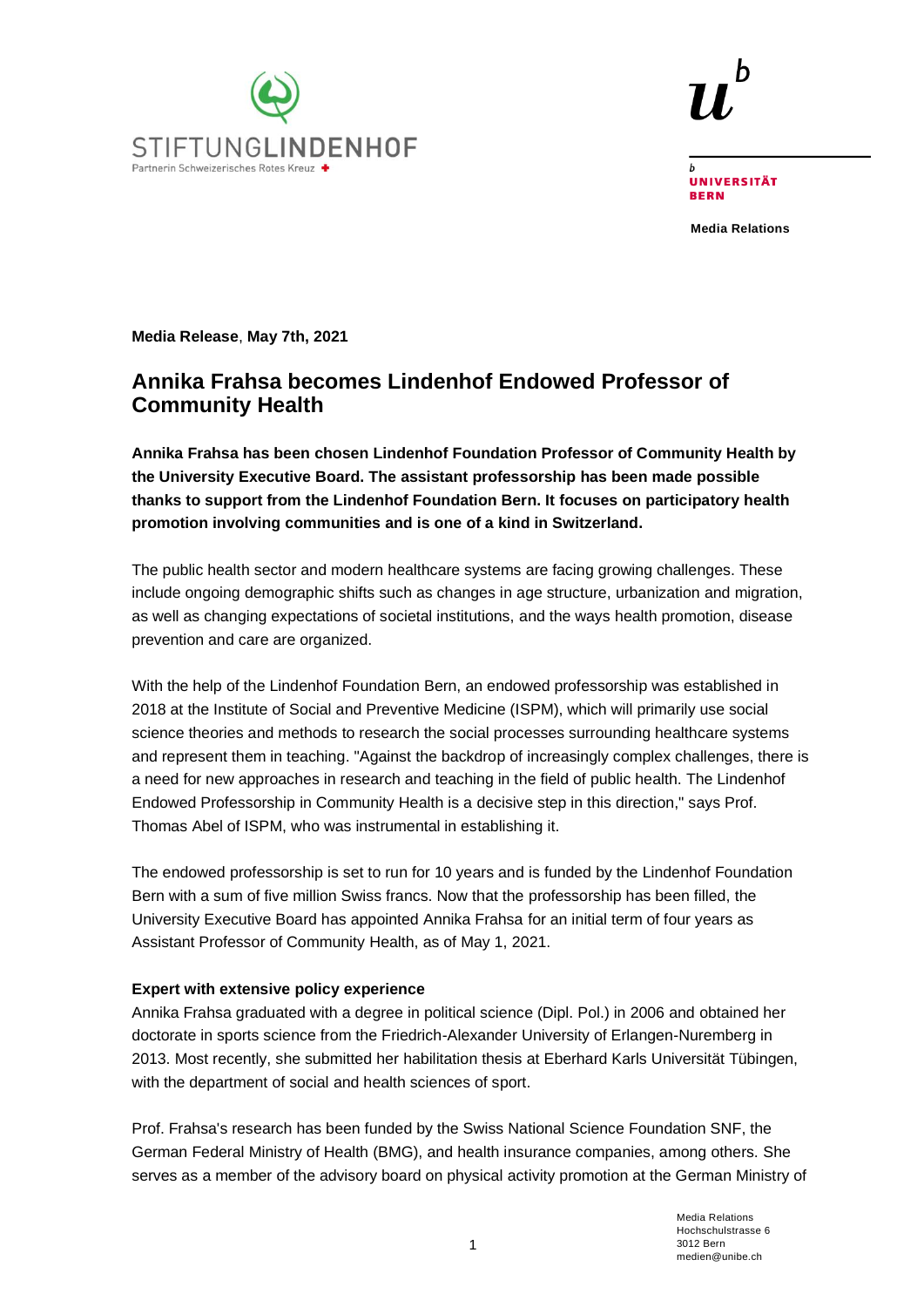Health and a process consultant for municipalities within the national program on building health promotion structures by the German Federal Centre for Health Education, and has frequently cooperated with the World Health Organization (WHO).

#### **Unique in Switzerland**

"The university considers itself fortunate to now have an important and previously missing element in the field of health research with this professorship. Health and medicine is a recognized focus of the University's strategy, to which the Lindenhof Foundation Bern has made an innovative contribution," says Christian Leumann, Rector of the University of Bern. "We believe that this professorship holds great potential for advancing the field of community health, which has received little attention so far."

"The appointment of Prof. Frahsa, an excellent researcher and lecturer in political science and sports science, opens up numerous opportunities for interdisciplinary collaboration," adds Claudio Bassetti, Dean of the Faculty of Medicine. Overlap arises, for example, with sports science, psychology, or at the University of Bern's Centre for Development and Environment (CDE), in order to improve living conditions in urban neighborhoods, both locally and globally. "This results in a very promising research approach that makes the endowed professorship unique in Switzerland," says Bassetti.

### **Active cooperation of the population**

For over a century, the Lindenhof Foundation Bern has been committed to charitable and the humanitarian sector. It promotes health, education, teaching and research and is, a partner of the Swiss Red Cross (SRC), among others. Since 2013, the foundation has been funding projects from teaching and research in the field of medicine and nursing, thus providing a valuable contribution to Bern's development as a center for medicine. "It is our goal to use innovation to improve public health and healthcare services for the population," says Marianne Sonder, President of the Lindenhof Foundation Bern. "The field of community health is still under established in Switzerland. In the pandemic, we saw how important people's active participation is to keep an entire society healthy," Marianne Sonder believes. With the professorship, the foundation now wants to facilitate research and teaching on participatory health promotion involving the general public.

**See more about Annika Frahsa and contact details on the next page.**